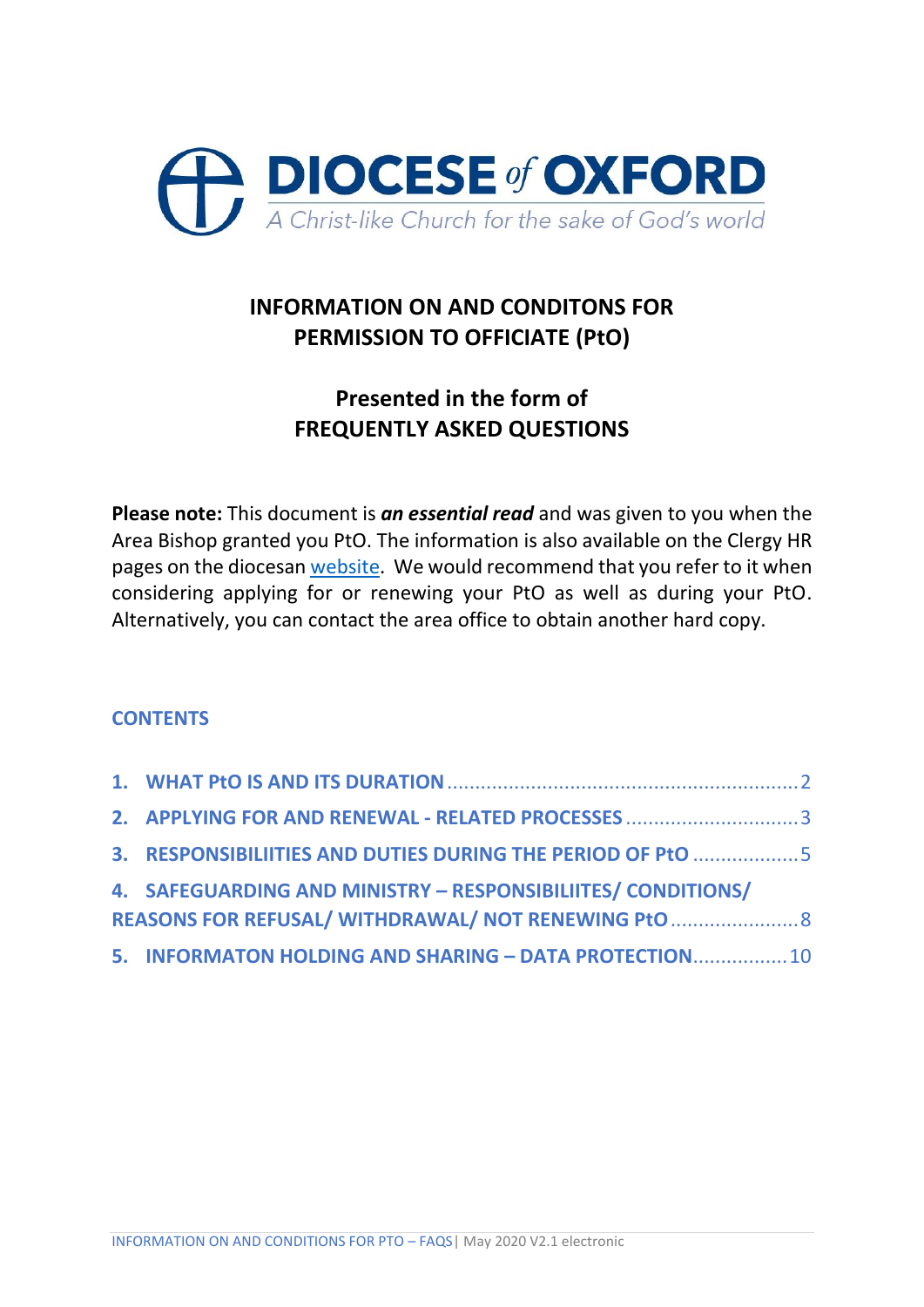## <span id="page-1-0"></span>1. WHAT PtO IS AND ITS DURATION?

### **Q What is Permission to Officiate (PtO)?**

**A** All clergy who wish to exercise public ministry must be granted either permission to officiate or a licence by the Diocesan or Area Bishop.

PtO gives you authority to minister in any parish in the archdeaconry at the invitation of the Incumbent or Priest-in-Charge, subject to any restrictions in your PtO. Your ministry may include:

- occasional duties, for example, preaching, providing cover during temporary absence, and presiding at the Eucharist;
- performing the Occasional Offices;
- substituting during a vacancy;
- covering a period of authorised absence (such as sabbatical, maternity leave or sick leave).

PtO is given to clergy at various stages in life and ministry and is generally flexible in nature. Where ministry is being sought in a particular place for an extended time, such as Associate Priest in a particular parish, licensed ministry is usually more appropriate.

#### **Q How long can I hold the PtO for?**

**A** A PtO is not given indefinitely, it is for a fixed term of no longer than 5 years and a review should be carried out before renewal. PtO is normally granted in line with the duration of the Disclosure Barring Service Certificate (DBS) up to the age of 80 years old. PtO's for those over the age of 80 can be renewed on a twelve-month rolling basis, up to a maximum of two years at any one time. There is no age limit, providing all the other requirements are met.

#### **Q Can I hold PtO in two dioceses at the same time?**

**A** Yes, you can, however, your information will be held by the diocese where you spend most of your ministry. The other diocese will also hold information about you and your ministry. When you no longer require a PtO, all information about you and your ministry will be sent to the diocese where your file is held.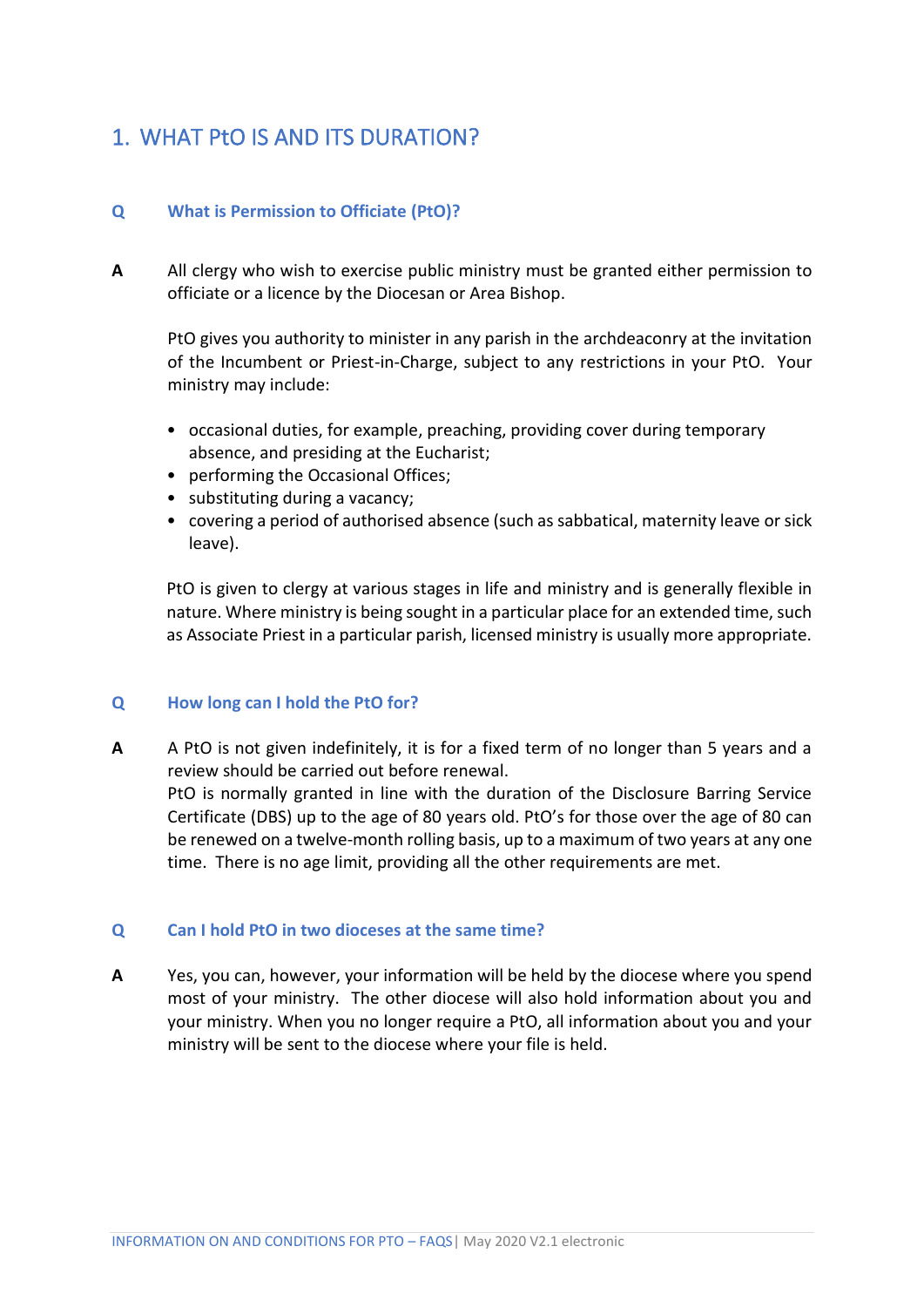## <span id="page-2-0"></span>2. APPLYING FOR AND RENEWAL - RELATED PROCESSES

### **Q How do I get/ hold a PtO?**

**A** If you wish to hold a PtO you must apply to your Area Bishop by completing the [application form](https://www.oxford.anglican.org/wp-content/uploads/2020/01/Application-for-Permission-to-Officiate-January-2020-V1.1.docx) downloadable from diocesan website. Alternatively, you can obtain a paper copy by contacting your Area Bishop's office.

#### **Q What should I be aware of when considering applying or renewing my PtO?**

- **A** Every ministry is unique. There is always a vocational aspect to your application, taking account of your varied gifts and abilities. A section of the form therefore asks:
	- whether you would be willing to consider a wider deployment than many PtO clergy have enjoyed in the past;
	- willingness to travel to other benefices and deaneries (and how far);
	- what sort of ministries you might be willing to explore, such as an interim role in a parish in vacancy; and
	- what other skills and gifts you might be willing to offer the wider diocese.

Equally, it is not always straightforward to match the ministries of our clergy with permission to officiate and we, therefore, encourage you to continue praying and reflecting on where God may be calling you at this stage in your ministry.

#### **Q How long does the application process take?**

**A** Granting PtO usually takes about two months from the time when the Area Bishop's office receives the application form. The process can be extended when there are new Disclosure and Barring Service (formerly Criminal Records Bureau) checks to be done. As part of the application process, you will also be asked to meet with your Area Bishop.

#### **Q What are the conditions of holding PtO?**

- **A** PTO is not issued as of right or because of your seniority. It is usually granted providing:
	- your bishop is confident you are able to officiate;
	- you continue to have a valid DBS;
	- there are no safeguarding concerns;
	- your diocesan safeguarding training is up to date;
	- you have the written support of your bishop from the diocese you last served. This will reach us in the form of a CCSL (Clergy Current Status Letter);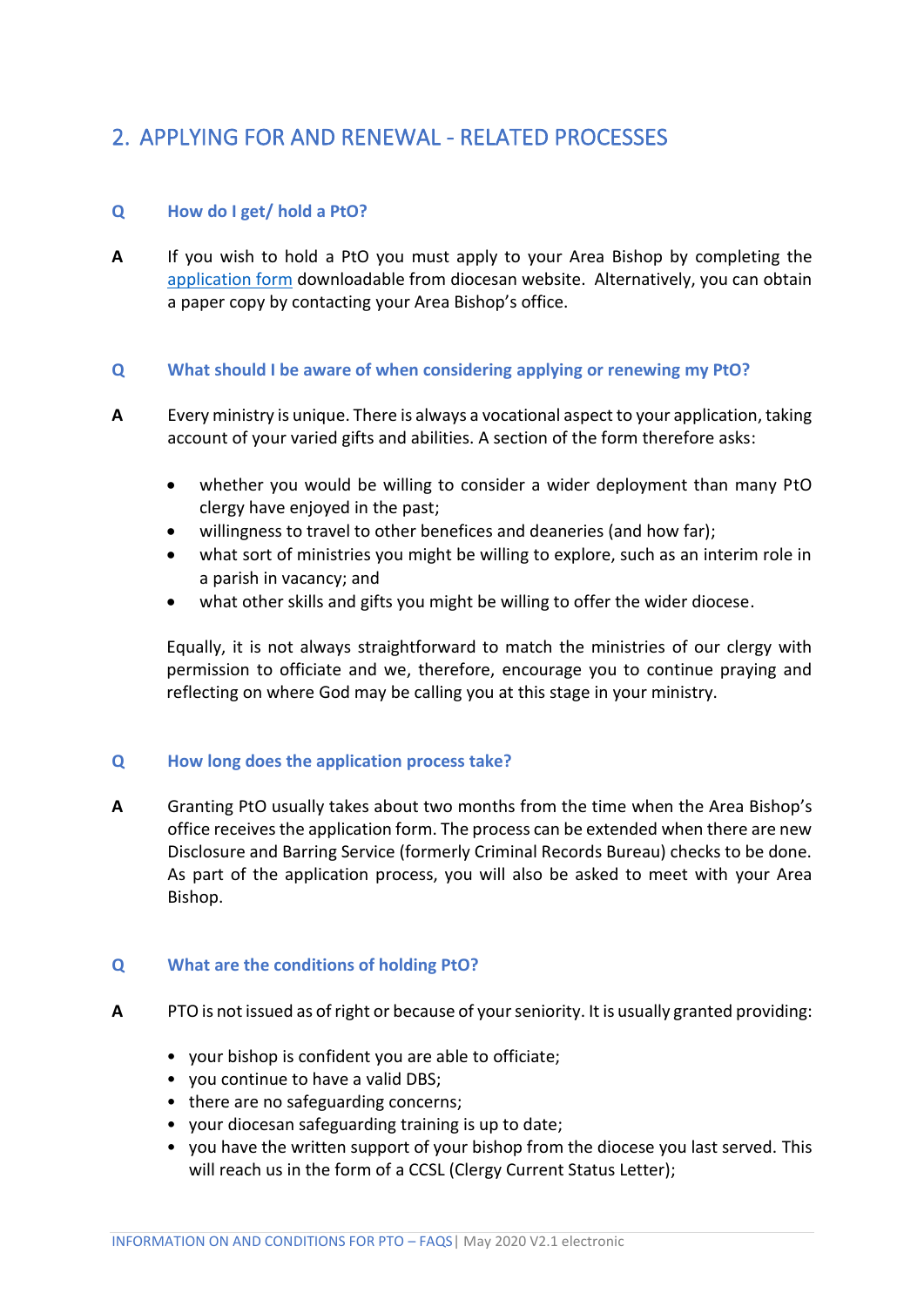• you are invited and recommended by the incumbent/ priest-in charge of the parish you will exercise ministry in and have informed the area dean.

### **Q Do I have to be of retirement age to apply for/ hold PtO?**

- **A** Not necessarily. You can apply for/hold PtO whilst you are working. Examples, where it might be appropriate to grant PtO to someone who has not retired, include:
	- someone who has left parochial ministry in order to take employment outside the Church, but wishes to continue to offer help with the Occasional Offices;
	- a cleric who requires a period of staged return to ministry following past difficulties; or a cleric who is licensed in one diocese but who may have occasion to minister regularly in another diocese such as someone who is a representative for a Church Mission agency.

If you are employed elsewhere (i.e. as a Chaplain) but would like to offer your ministry, you can apply for PtO in the parish you worship/live. Please complete an application form and send it to your Area Bishop, details are available on the diocesan website.

Of course, if you are retired, it is extremely important to stress that your freedom to enjoy retirement comes first! We are also very aware that people are carrying out their ministry in many different throughout their everyday lives and that is to be celebrated.

#### **Q Can I apply for/hold PtO if I have served overseas?**

**A** We welcome ministry of all, provided the conditions are met.

If you have served overseas, additional checks apply to comply with our safer recruitment practice. So, if you apply for a position that is eligible for a DBS check and are coming from overseas having never lived in the UK or spent a period of time (i.e. lived abroad), we will also ask for a certificate of good conduct/character from your relevant embassy/high commission (or police force).

This is in addition to the UK DBS check as it is required to cover the time you spent abroad. Further advice can be found on the Home Office [website.](https://www.gov.uk/government/publications/criminal-records-checks-for-overseas-applicants)

#### **Q What is the renewal process?**

**A** The Bishop's PA or area office will contact all clergy with PtO three months prior to their renewal date, copying in their designated responsible person (if they have one) with instructions on how to renew if applicable.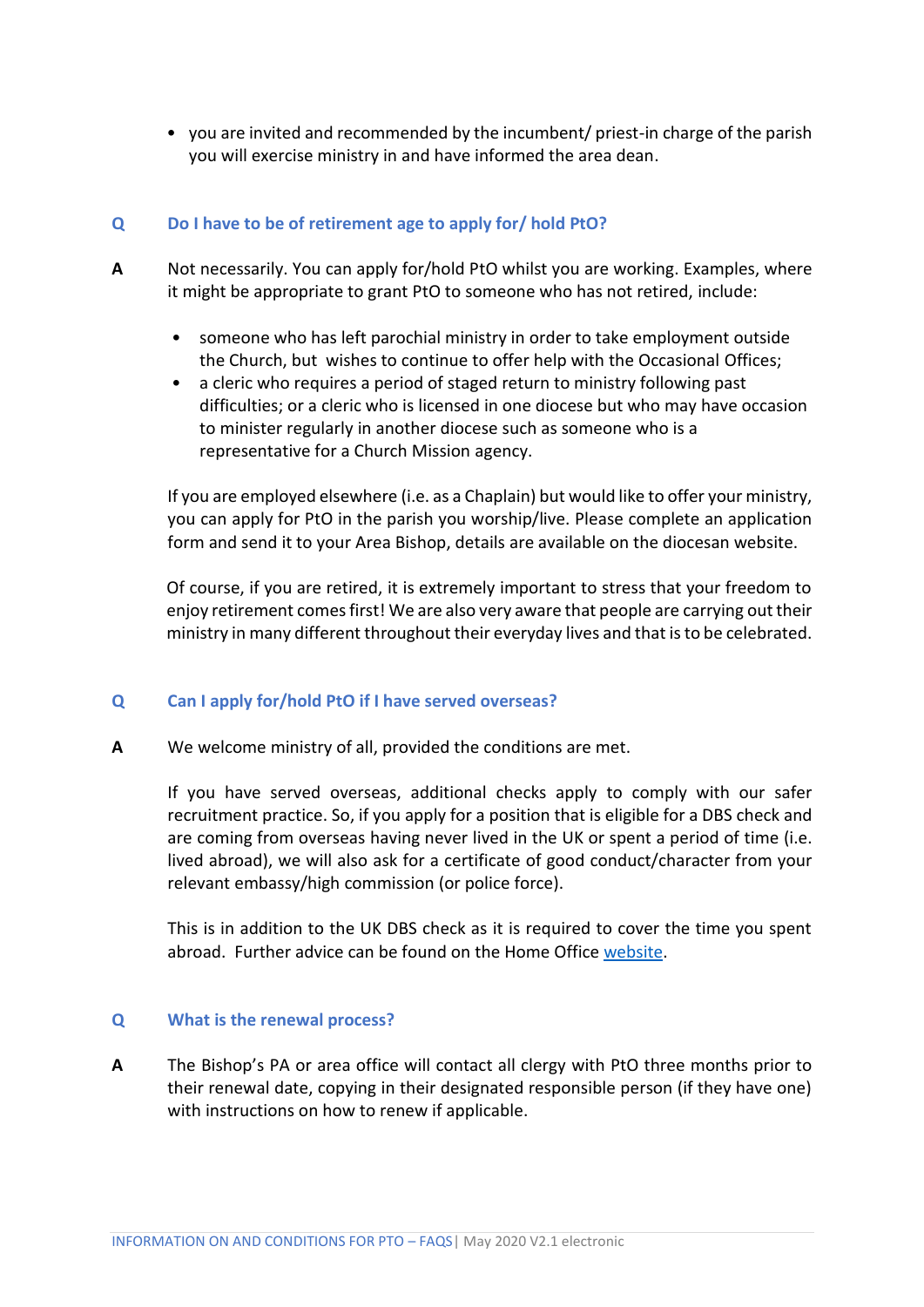## <span id="page-4-0"></span>3. RESPONSIBILIITIES AND DUTIES DURING THE PERIOD OF PtO

## **Q Who will have oversight of my ministry during the time I hold a PtO?**

**A** A designated responsible person, usually incumbent or priest in charge of the benefice where you live or worship, or the area dean.

#### **Q What are the responsibilities of the person who has oversight of my ministry?**

- **A** Every ministry is unique. The designated responsible person should:
	- Meet and agree with you the activities that you will engage in, ensuring that you are not asked to do more than you are willing or able;
	- Discuss regularly with you how you are doing in your ministry, whether any changes are required and whether you need any pastoral support;
	- Ensure that the Area Bishop is kept informed about any issues or health problems, particularly when you might require additional pastoral support, or it might be necessary to consider withdrawing the PtO;
	- Prior to your PtO being renewed, they will review with you the ministry you have undertaken. They will then either recommend renewal or explain why they are not able to make a recommendation for your PtO to be renewed to the Area Bishop.

#### **Q How can I help to set the right mutual expectations?**

- **A** At the beginning of your PtO you will agree with the designated person (usually your incumbent, priest in charge or area dean) what you will do and help by sharing openly:
	- your gifts and strengths;
	- what you are not able to carry out;
	- your availability (be realistic how much you can do); and
	- any other commitments you have that might hinder your availability.

If you are carrying out regular duties in a parish, the duties you are expected to cover should be agreed and recorded in writing, as it is helpful for all involved if there is a common understanding of what you are willing and able to do. This may be agreed using a [mutual expectations written form.](https://www.oxford.anglican.org/wp-content/uploads/2020/01/Mutual-Expectations-Written-Form-January-2020-V1.1.docx)

## **Q How is my ministry reviewed? How flexible is my PtO in terms of the work I will complete?**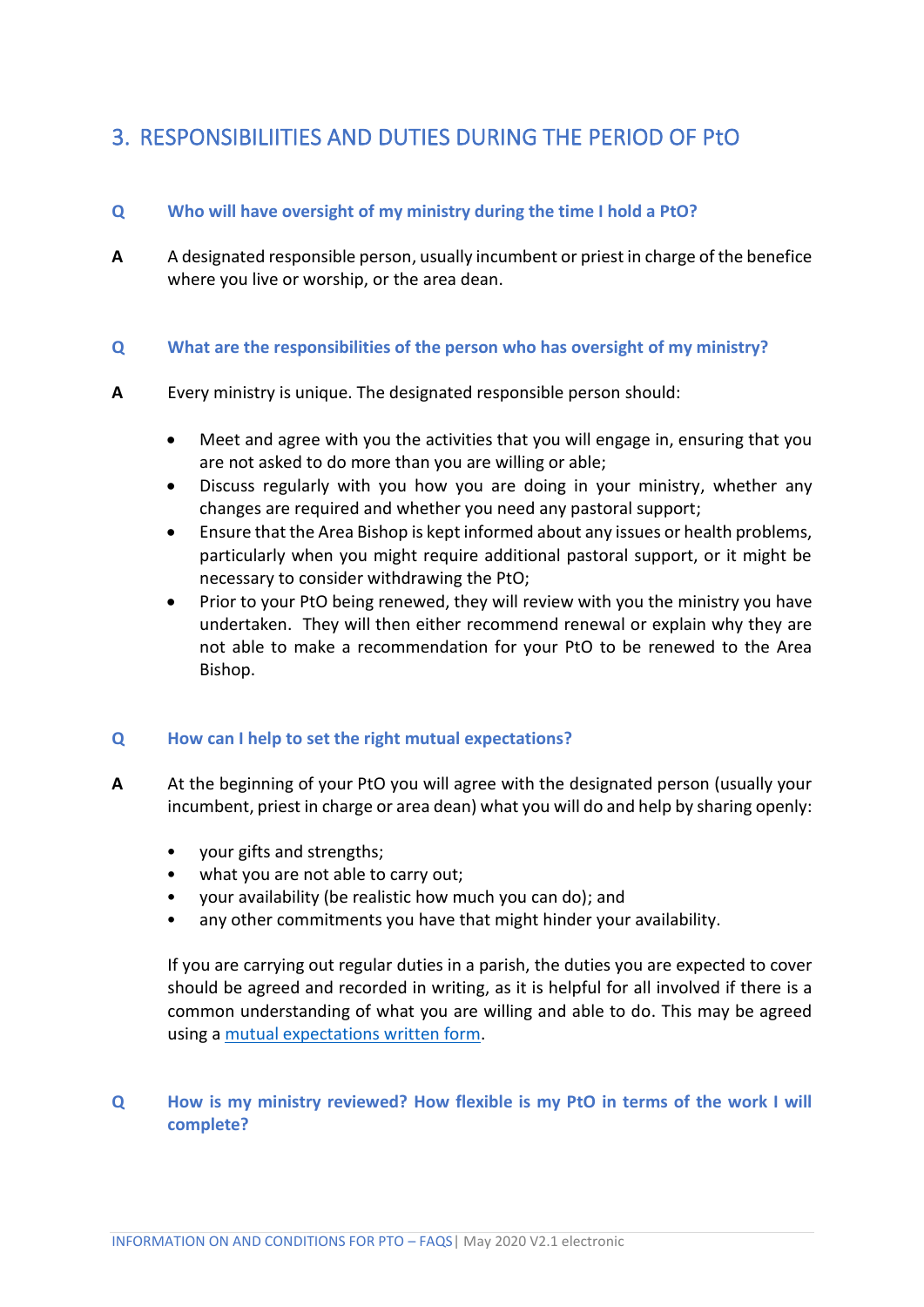- **A** The agreement reached with your incumbent, priest in charge or area dean is not binding and it can be changed at any time. It is advisable that it is reviewed regularly. As part of this review, you may want to:
	- expand your role or approach the diocese to see if you can provide further assistance;
	- consider whether it might be appropriate to find a mutually agreed way to vary or reduce your workload or to discuss a transition to full retirement, for example, if you are in poor health;
	- explore whether you have any particular training needs.

#### **Q What is a ministerial return?**

**A** It is advisable that you complete a ministerial review on an annual basis setting out briefly the ministry you have undertaken (th[e review form template](https://www.oxford.anglican.org/wp-content/uploads/2020/01/Review-Form-Template-January-2020-V1.1.docx) is what we would recommend you use for this), agree it with the designated responsible person who has oversight and send it to the Area Bishop's office.

### **Q Will, I be able to take funerals while holding PtO, where I am not the minister of the deceased person?**

**A** The Miscellaneous Provisions Measure allows holders of PtO to take funerals, where they are not the minister of the deceased person, provided that they have been asked to do so by the deceased person's family; and so far as practicable, they inform the minister of the deceased person and seek his or her goodwill.

#### **Q What about expenses and fees?**

**A** All expenses of formal ministry by retired clergy, including pastoral visits for weddings, funerals and other reasons, should be reimbursed in full by the PCC or equivalent.

Expenses should be the actual cost or mileage at the current rates of approved mileage allowance payments set by HM Revenue and Customs. Further details can be found in the Booklet; [The Parochial Expenses of the Clergy: A Guide to their Reimbursement](https://www.churchofengland.org/sites/default/files/2017-10/Parochial%20Expenses%20Guide%20-%202017.pdf)

It has been agreed in this diocese that the proportion of the fee due to the DBF that you may receive when carrying out the Occasional Office is 66.6%. You may find the following two links useful as they give general information and the respective procedure.

[Diocese of Oxford](https://www.oxford.anglican.org/support-services/finance/parochial-fees/) – Parochial Fees [Reimbursement of Fees for Retired Clergy During a Vacancy](https://www.oxford.anglican.org/wp-content/uploads/2018/12/2019-Service-in-Vacancy-Fees-Guidelines.pdf)

You are reminded that it is your responsibility to declare income from fees to HMRC.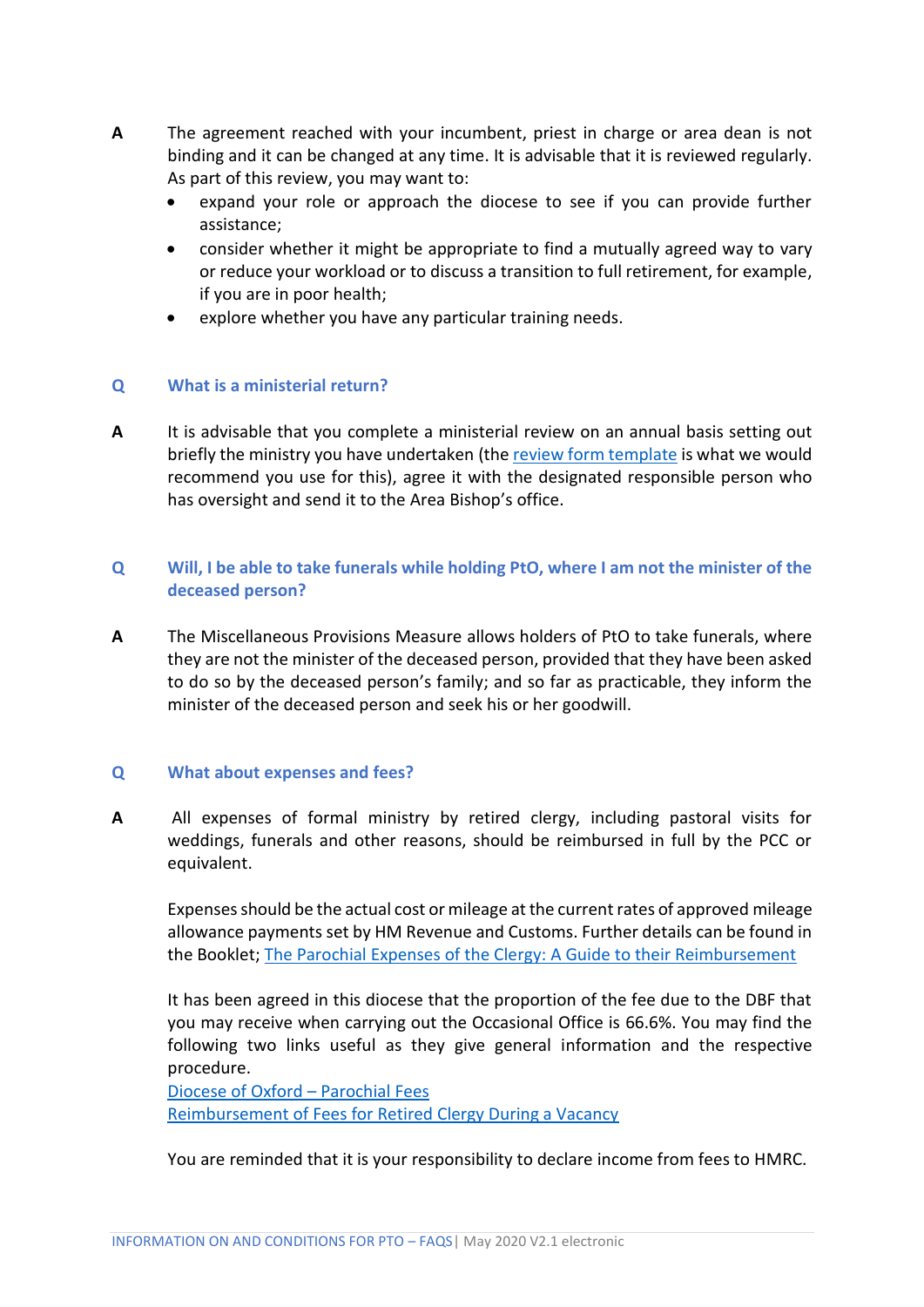#### **Q Do I have to report to anyone when I am not feeling well?**

**A** There is no legal requirement to report sickness, although you should inform the designated responsible person and keep the Area Dean informed so that they are able to reorganise activities in your absence.

#### **Q What Continuing Ministerial Development (CMD) will be provided whilst I hold PtO?**

**A** There is no specific legal requirement to participate in arrangements approved by the Diocesan Bishop. However, failure to participate in CMD matters such as safeguarding when required by the Bishop can be a disciplinary offence and could lead to the Bishop withdrawing your PtO.

#### **Q Will the Clergy Discipline Measure apply to me when I hold PtO?**

**A** The Clergy Discipline Measure (CDM) applies to all clergy.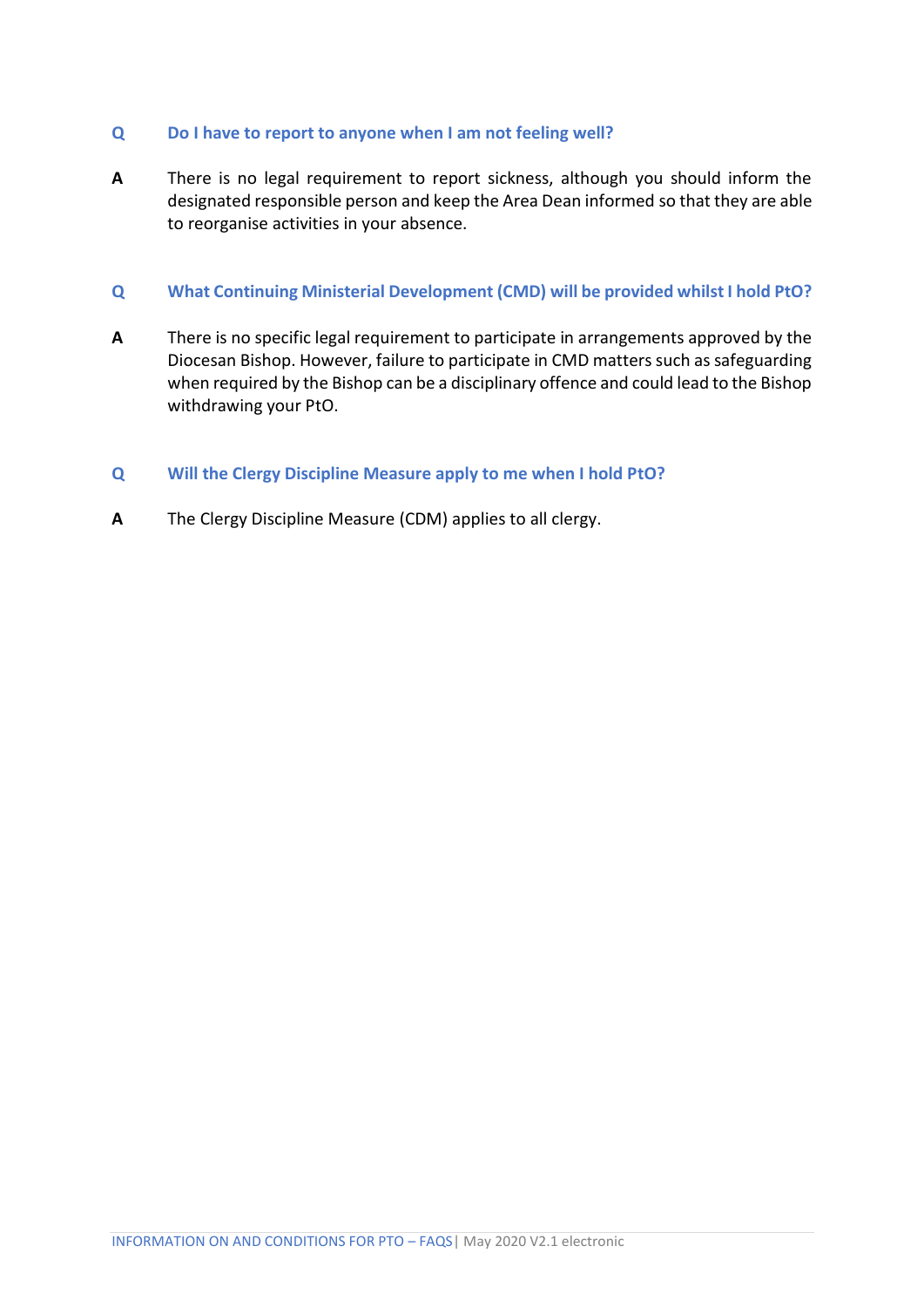# <span id="page-7-0"></span>4. SAFEGUARDING AND MINISTRY – RESPONSIBILIITES/ CONDITIONS/ REASONS FOR REFUSAL/ WITHDRAWAL/ NOT RENEWING PTO

## **Q What are my safeguarding responsibilities and conditions while I hold PtO?**

- **A** The Bishop will require all clergy with PtO to undertake appropriate diocesan safeguarding training before granting permission to officiate.
	- You are required by law to have due regard to the House of Bishops guidance relating to the safeguarding of children and vulnerable adults. Therefore, you must read and familiarise yourself with the House of Bishops' Safeguarding policies as well as those of this diocese, and undertake the relevant training as approved by the Bishop;
	- You are accountable to and must share information with your designated responsible person or Area Dean or Archdeacon, on all safeguarding matters as soon as they arise;
	- It is a disciplinary offence not to attend safeguarding refresher training in the diocese when requested by the Area Bishop;
	- You must have a valid DBS check and the period of your PtO must not exceed the period of your DBS check;
	- You must abide by House of Bishops' and diocesan policies and procedures on safeguarding children and adults, and observe the implementation of procedures in the parishes in which you serve;
	- You are subject to the same processes as any other ordained person in the event of an allegation of past or current abuse by a child or an adult being made against you.

## **Q What are the circumstances in which my PtO may be refused/withdrawn or not renewed?**

- **A** Your PtO is granted at the Area Bishop's discretion and can be withdrawn or not renewed at any time. The Area Bishop will discuss with you the reasons for their decision and you may be able to express your reasons as to why it needs to be renewed, although there is no formal appeal process. Some of the reasons that the Area Bishop may use when considering withdrawal are listed below, but the list is not exhaustive:
	- your incumbent/priest in charge/area dean (the person who has oversight for your ministry) does not consider that you are capable of exercising ministry;
	- you are now too frail to be able to preside at the Eucharist;
	- following an initial risk assessment of safeguarding concerns or allegations (in line with the practice guidance on responding) being identified in situations where suspension would otherwise be the usual response;
	- following an allegation of abuse in your ministry pending the police investigation;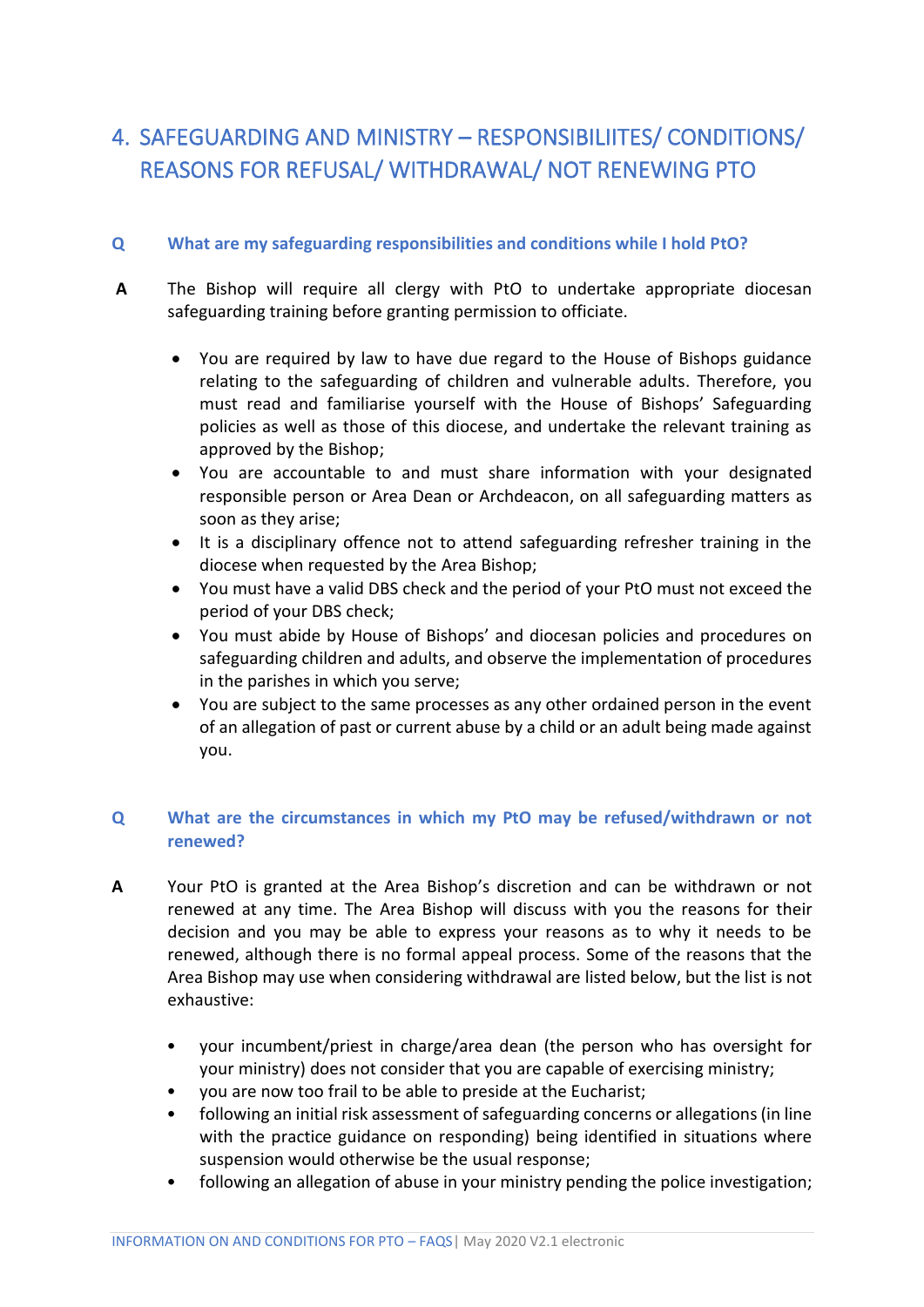• you have failed to comply with House of Bishops' Policy guidance on safeguarding children and vulnerable adults, including failure to participate in safeguarding training.

Additionally, your PtO will be refused if:

- There have been substantiated concerns or allegations in relation to child or adult abuse, for example, when:
	- o there has been a finding of criminal guilt or acceptance of a caution;
	- o there has been a finding of fact as part of civil proceedings, or an unequivocal admission in the context of a civil settlement;
	- o allegations have been found proven in disciplinary proceedings, for example under the Clergy Discipline Measure 2003 (or its predecessors);
	- $\circ$  a cleric has been prohibited and/or barred from work with children and/or vulnerable adults;
	- $\circ$  a family court has made a finding of fact that a cleric has caused significant harm to a child and/or vulnerable adult, or when a cleric has had any such court made an order against them on the basis of any finding or allegation that any child and/or vulnerable adult was at risk of significant harm;
	- $\circ$  there has been a statutory and/or church investigation, including a risk assessment, in line with Responding Guidance, that evidenced the safeguarding concerns had been substantiated and there was an ongoing risk to children or adults.

## **Q What is and how do I make sure I stay up to date with the safeguarding training?**

**A** All ministries in the Church of England are in service of God's people, including children and vulnerable adults. So that all may encounter God and worship in safety and confidence, all those applying for PtO are required to attend regular diocesan safeguarding training.

As part of the process, you will be reminded to book onto the next available workshop. It would be helpful to know when and where you last attended training.

Attendance records will be kept on an individual personnel record and PtO can be withdrawn if an individual's safeguarding training is not up to date.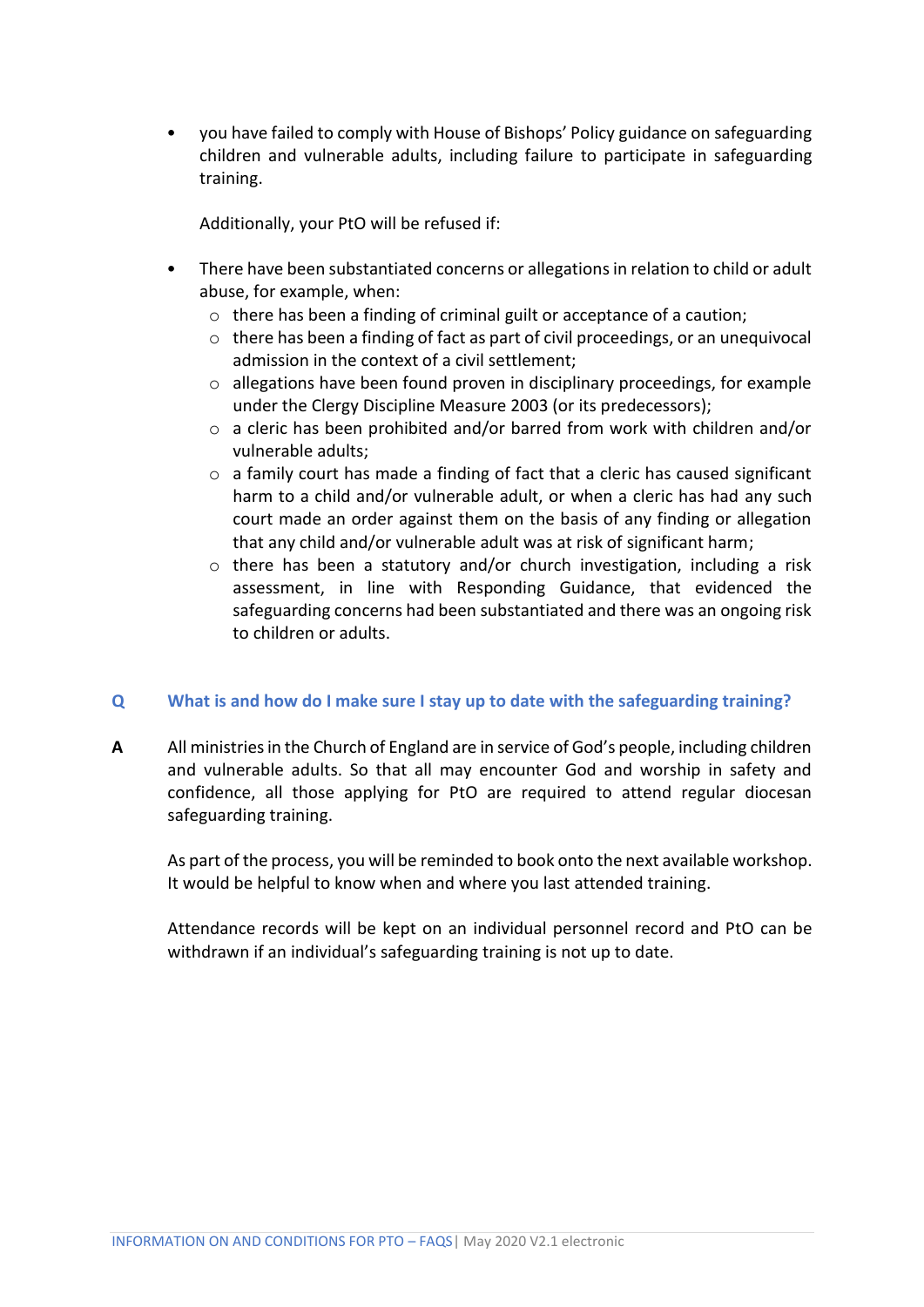## <span id="page-9-0"></span>5. INFORMATON HOLDING AND SHARING – DATA PROTECTION

#### **Q What information will you be holding about me and my ministry?**

**A** Personal Files in accordance with The House of Bishops' guidance on Personal Files relating to Clergy (May 2018), paras 86 and 88 apply to clerics who have PtO.

We provide below the provisions of these paragraph for easy access.

(86). Where a cleric retires, the personal file should remain in the diocese in which he or she last served unless and until he or she is granted permission to officiate ('PtO') in another diocese.

(88). Where a cleric holds a licence or PtO concurrently in more than one diocese, the personal file should be held in the diocese where the cleric exercises the greater part of his or her ministry. A note should be kept on the file as to which other dioceses have issued a licence or PtO and arrangements put in place for the appropriate staff of those dioceses to have access to the file as necessary. The other dioceses should, in turn, keep a record of where the personal file is held.

#### **Q Who will be sharing my information with and why?**

- **A** The information we hold for you and your ministry will:
	- be held electronically on the CMS database system, a secure system kept by the Oxford Diocesan Board of Finance, accessible by its employees and officers which also enables us to share information with the authorised people within the Church of England;
	- be shared with the diocesan clergy retirement officer for the purposes of providing you with pastoral support;
	- be shared with the relevant archdeacon, area/rural dean, deanery lay chair;
	- be shared with Deanery officers and officers from the Cathedral for the purposes of church administration and mission only;
	- be shared with the Archbishops' Council for the purposes of maintaining the Crockford's database; and
	- Clergy Personal File transfer it is now a requirement of ministry in the Church of England that Clergy Personal Files (also known as 'Blue Files') will be transferred to the relevant diocesan bishop when they take up appointments or are given permission to officiate in dioceses of the Church of England. Files will not be transferred to provinces of the Anglican Communion outside the Church of England, but detailed references and copies of documents contained in the files may be requested by other provinces, and especially any information relating to good standing and safeguarding will be passed on.